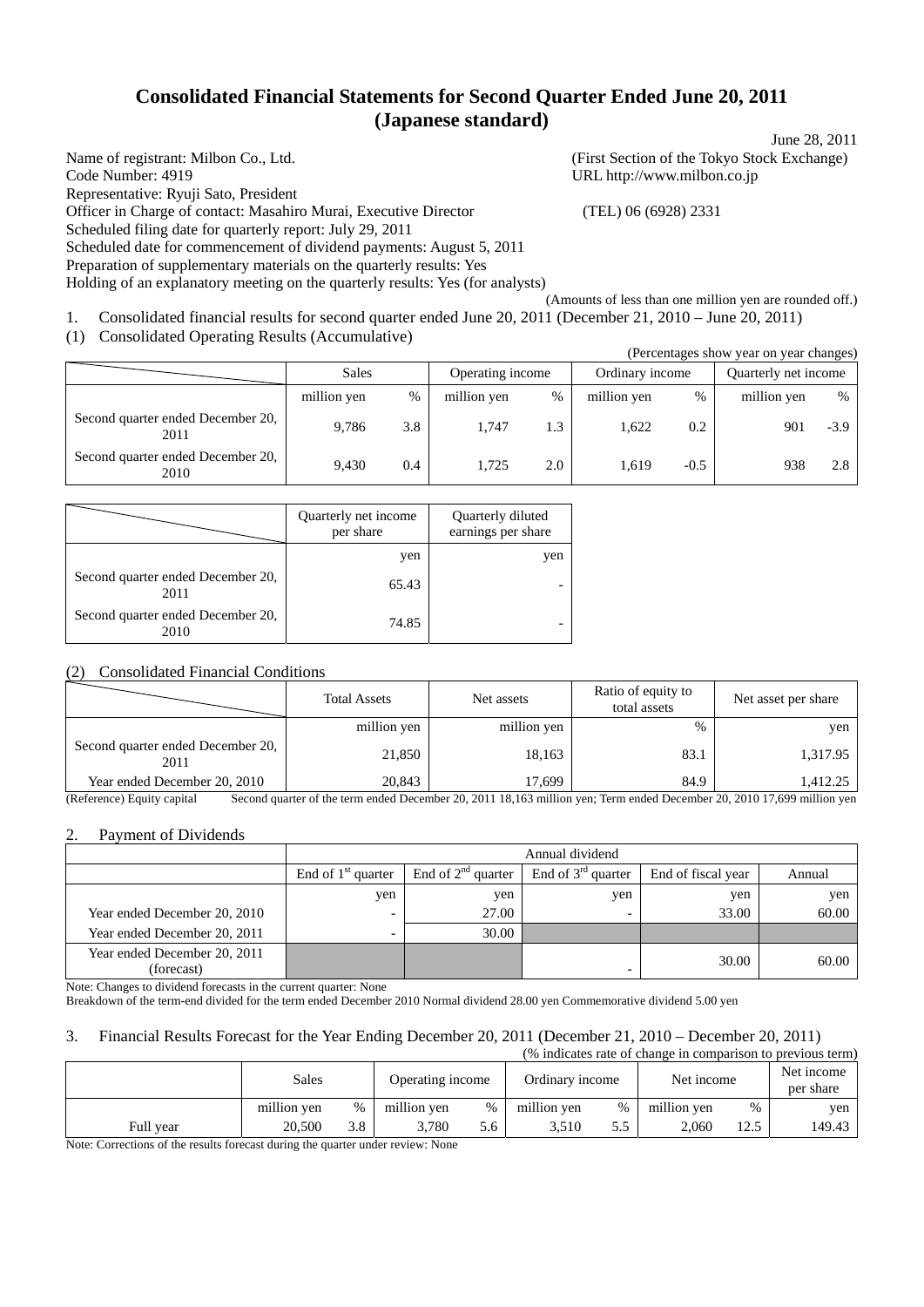- 4. Others (For details, please refer to "2. Other information", p.4 of the Supplementary Materials.)
- (1) Transfer of significant subsidiaries during the quarter: None New: 0 companies (Company name: ); Excluded : 0 companies (Company name: ) Note: This means whether or not there were any transfers of specific subsidiaries involving changes in the scope of consolidation during the current quarterly accounting period.
- (2) Application of simplified accounting methods and specific accounting methods: Yes Note: This means whether or not simplified accounting methods or accounting methods specific to the preparation of quarterly consolidated financial statements were applied.
- (3) Changes in accounting policies, procedures and methods, etc.
	- 1) Changes associated with amendments to the accounting standards, etc.: Yes
	- 2) Changes other than those in 1) above; None
	- Note: This means whether or not there were any changes in accounting policies, procedures and methods, etc., related to the preparation of the quarterly consolidated financial statements that were described in "Summary of Significant Accounting Policies for the Preparation of Quarterly Consolidated Financial Statements".
- (4) Number of shares outstanding (common shares)

| 1) | Number of shares outstanding<br>at term-end (including<br>treasury stock)                                | 2nd quarter ended<br>December 20,<br>2011 | 13,798,848 shares | Year ended<br>December 20,<br>2010        | 12,544,408 shares |
|----|----------------------------------------------------------------------------------------------------------|-------------------------------------------|-------------------|-------------------------------------------|-------------------|
| 2) | Number of treasury shares at<br>term end                                                                 | 2nd quarter ended<br>December 20,<br>2011 | 17,246 shares     | Year ended<br>December 20,<br>2010        | 11,594 shares     |
| 3) | Average number of shares<br>through accounting period<br>(quarterly consolidated<br>accumulative period) | 2nd quarter ended<br>December 20,<br>2011 | 13,782,660 shares | 2nd quarter ended<br>December 20,<br>2011 | 12,532,828 shares |

- Display of the state of implementation of quarterly review procedures
- This quarterly financial statement is not subject to the quarterly review procedures based on the Financial Instruments and Exchange Act and the company has not conducted quarterly financial statement review procedures based on the Financial Instruments and Exchange Act.
- \* Explanation of the proper use of earnings forecasts and other special notes.
- Statements concerning the future such as the earnings forecasts given in this document are based on information currently in the possession of the Company and on assumptions that the Company considers reasonable. For precautions on the assumptions underlying the earnings forecasts and use of the earnings forecasts, please see "1. Qualitative information on the consolidated results for the current quarter, etc. (3) Qualitative information on the consolidated earnings forecast" on page 3 of the "Consolidated Financial Statements for the Second Quarter of the Fiscal Term Ended March 20, 2012 – Supplementary Materials."
- The Company carried out a share split at a ratio of 1.1 shares for each ordinary share on December 21, 2010.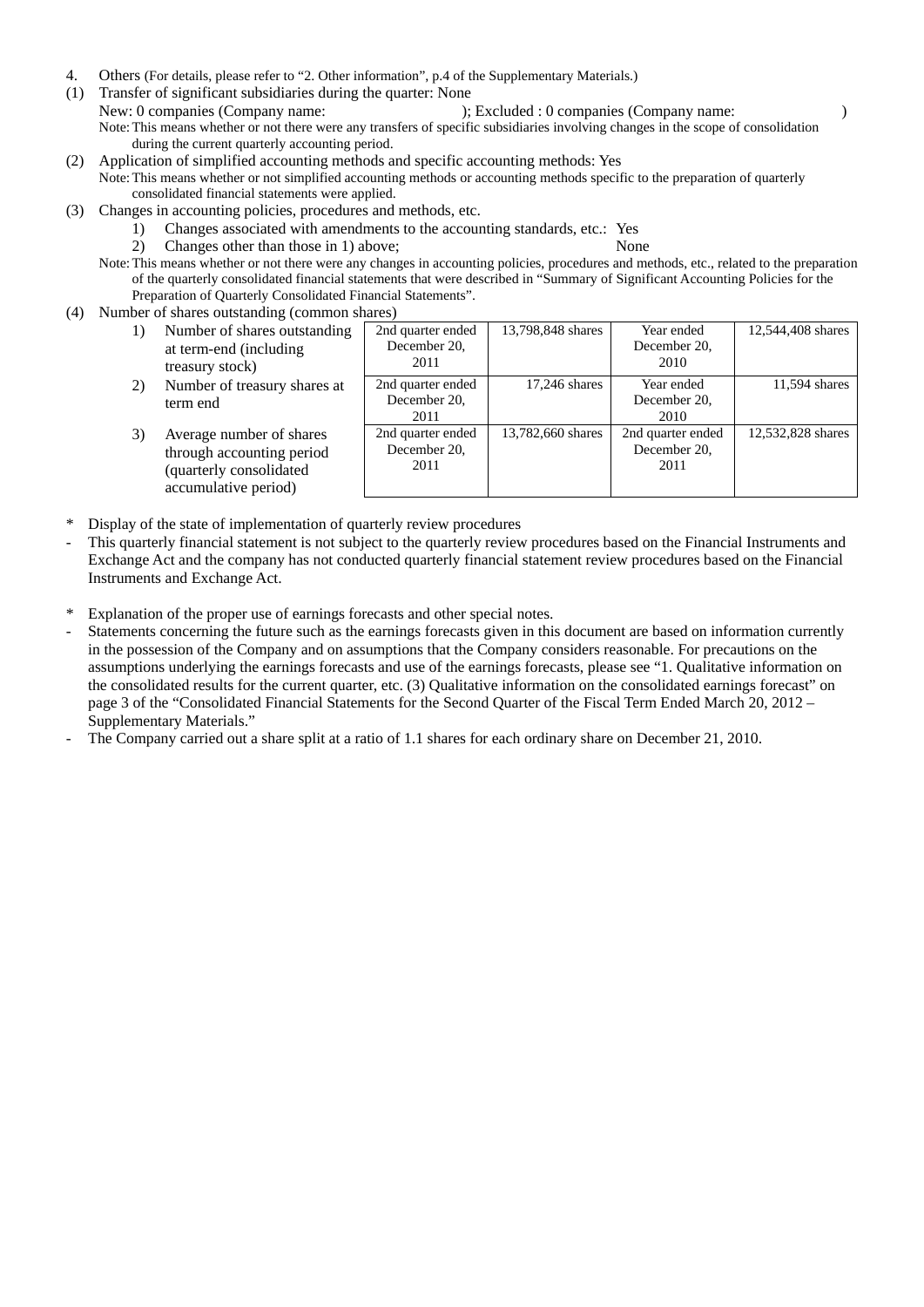# $\bigcirc$  Contents of the supplementary materials

| 1.  |  |
|-----|--|
| (1) |  |
| (2) |  |
| (3) |  |
| 2.  |  |
| (1) |  |
| (2) |  |
| (3) |  |
| 3.  |  |
| (1) |  |
| (2) |  |
|     |  |
|     |  |
| (3) |  |
| (4) |  |
| (5) |  |
| (6) |  |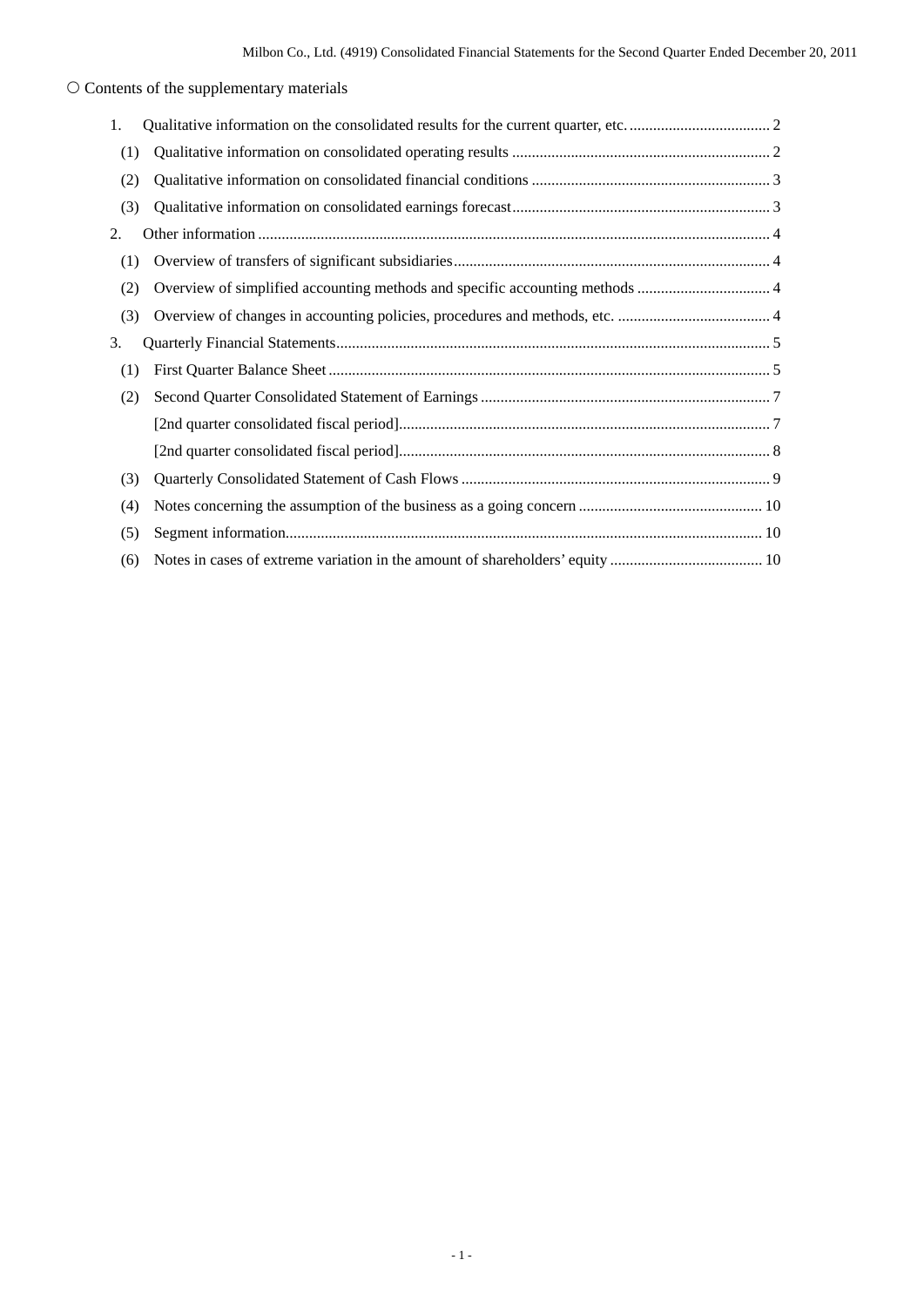- 1. Qualitative information on the consolidated results for the current quarter, etc.
	- (1) Qualitative information on consolidated operating results

During the consolidated second quarter under review, the Japanese economy emerged from the temporary correction phase of the period from autumn last year onwards and again showed signs of recovery, including visible signs of a recovery in exports against the backdrop of the recovery of overseas economies such as America and China and increased demand in emerging markets. However, the Great East Japan Earthquake that occurred on March 11 inflicted enormous damage on the Japanese economy, leading to concerns over the impact on business conditions from now on.

It is estimated that the difficult environment continued in the beauty industry too because of factors such as the decreases in the number of customers due to the extension of the cycle of customer visits, which still shows no signs of recovery, the rolling blackouts due to the impact of the earthquake, and the stagnation of consumer confidence.

In these conditions, the company group supported the beauty technology of hair designers and made efforts in proposal activities for hair care products centered on salon treatments and salon colors unique to beauty professionals as practical items that will increase the quality of salon menus because of the comfortable feeling sensation when running the fingers through the hair and the beauty of hair texture, etc.

In regard to the situations of the company's overseas subsidiaries, Japan's unique salon treatment products started to show signs of new expansion in the North American market, where they have created an entirely new category. In the Chinese market, differentiation from other manufacturers is advancing due to the deployment of sales activities focused on regional top salons that have acquired wealthy customers. Furthermore, in regard to the South Korean market too, inquiries from regionally large and influential salons are increasing rapidly due to the promotion of positive educational support activities.

Although the company was in a difficult environment, cumulative consolidated sales during the second quarter under review increased 355 million yen to 9,786 million yen (an increase of 3.8% in comparison to the same period last year).

Operating income finished at 1,747 million yen (an increase of 1.3% in comparison to the same period last year) and ordinary income at 1,622 million yen (an increase of 0.2% in comparison to the same period last year). In addition, quarterly net income finished at 901 million yen (a decrease of 3.9% in comparison to the same period last year) due to the posting of a loss on revaluation of investments in securities and a loss on asset retirement obligations, etc., under extraordinary losses.

Breakdown of sales by product category is shown as follows:

|                         | 2nd quarter cumulative consolidated<br>Previous 2nd quarter cumulative |              |                            |              | Increase/ (decrease) |
|-------------------------|------------------------------------------------------------------------|--------------|----------------------------|--------------|----------------------|
| <b>Product Category</b> | consolidated fiscal period                                             |              | fiscal period under review |              |                      |
|                         | Amount (million yen)                                                   | Ratio $(\%)$ | Amount (million yen)       | Ratio $(\%)$ | Amount (million yen) |
| Hair care products      | 4.826                                                                  | 51.2         | 4.983                      | 50.9         |                      |
| Hair coloring products  | 3.465                                                                  | 36.7         | 3.755                      | 38.4         | 290                  |
| Permanent wave          | 1,005                                                                  | 10.7         | 924                        | 9.4          | - 80                 |
| products                |                                                                        |              |                            |              |                      |
| Others                  | 133                                                                    | 1.4          | 122                        | 1.3          | $-10$                |
| Total                   | 9.430                                                                  | 100.0        | 9.786                      | 100.0        | 355                  |

[Breakdown of consolidated sales by product category]

(Hair care products)

In an environment where competition among hair care products for the public market and the pro-use market of specialist products for beauty salons continues to be severe, the industry overall is estimated to have grown slightly on account of positive efforts towards hair care, centered on salon treatment products that repair hair damage.

In such circumstances, the Milbon Group saw sales in the hair care product sector exceed those for the same period last year due to the good progress of the creation of markets for DEESSE'S NEU DUE, which was launched in February, and DEESSE'S LINKAGE-µ (mu) and sales of FIERLI, a hair care product launched in April for unruly hair that alleviates strong waves and softens the hair, giving a light feeling when running the fingers through the hair.

#### (Hair coloring products)

Because of the increasing desires of consumers to maintain their current standards of living and lessen expenses, the competition with home color products that allow users to dye their hair casually at home has intensified further and the size of the industry overall is estimated to have decreased slightly.

In such circumstances, the Milbon Group saw sales in the hair color segment exceed sales for the same period last year because sales of fashion color products performed well due to seasonal color (fashionable colors matched to the seasons) promotional activities for customers based on additional colors for ORDEVE that the company launched in March being able to win high praise in the market, and also because grey coloring products continued to perform well too.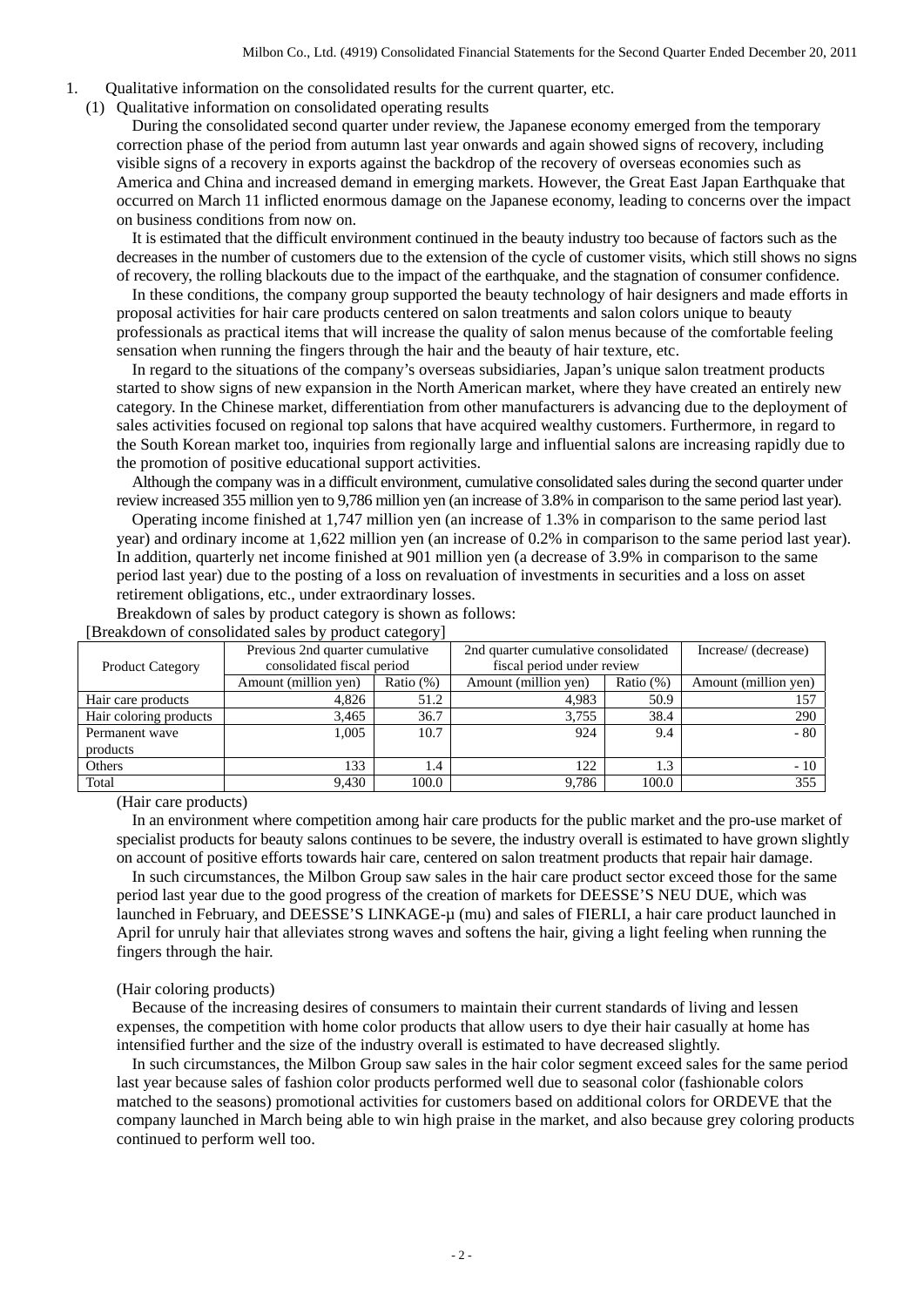(Permanent wave products)

It is estimated that the industry overall contracted slightly due to decreases in perm style needs and straight perm menus associated with changes in trends.

In such circumstances, the Milbon Group made efforts in promotional activities for straight perm products coupled with the sales activities for FIERLI, the hair care products for unruly hair launched in April, but it was not possible to stem the decline of straight perm sales overall and sales in the permanent wave product segment finished lower than the same period last year.

#### (Others)

There are no particular items to present.

(2) Qualitative information on consolidated financial conditions

1) Assets, liabilities and net assets

Total assets at the end of the 2nd quarter consolidated fiscal period increased by 1,006 million yen to 21,850 million yen compared to the end of the previous consolidated fiscal year.

Current assets increased 1,280 million yen to 9,315 million yen compared to the end of the previous consolidated fiscal year. Major variable factors were an increase of 1,118 million yen in cash and deposits, and an increase of 119 million yen in goods and products.

Fixed assets decreased by 273 million yen to 12,534 million yen compared to the end of the previous consolidated fiscal year. Major variable factors were a decrease of 218 million yen in tangible fixed assets in association with the posting of depreciation expenses, etc., and a decrease of 108 million yen in investment securities in association with decreases in the market values of listed shares.

Current liabilities increased 541 million yen to 3,266 million yen compared to the end of the previous consolidated fiscal year. Major variable factors were increases of 119 million yen in accounts payable, 256 million yen in accrued expenses payable and 83 million yen in corporate taxes payable.

There was no great variation in mixed liabilities compared to the end of the previous consolidated fiscal year. Net assets increased 464 million yen to 18,163 million yen compared to the end of the previous consolidated fiscal year. The major variable factor was an increase of 487 million yen in retained earnings.

As a result, the company's equity ratio changed from 84.9% at the end of the previous consolidated fiscal year to 83.1%. Net assets per share based on total outstanding shares as of the end of the accounting period decreased from 1,412.25 yen per share at the end of the previous consolidated fiscal year to 1,317.95 yen per share.

## 2) Cash flows

Cash and cash equivalents (hereinafter referred to as "funds") at the end of the 2nd quarter consolidated fiscal period increased 1,118 million yen compared to the end of the previous consolidated fiscal year as a result of the use of funds acquired through operating activities in the payment of corporate taxes and the payment of dividends, etc. The balance of funds at the end of the 2nd quarter consolidated fiscal period was 3,789 million yen.

Cash flows during the 2nd quarter cumulative consolidated fiscal period under review, and the factors related to them were as follows.

### (Cash Flows from Operating Activities)

Funds obtained as a result of operating activities were 1,785 million yen. This was mainly the result of 1,525 million yen recorded in income before income taxes and minority interests, depreciation costs of 483 million yen and the payment of corporate and other taxes of 618 million yen.

#### (Cash Flows from Investing Activities)

Funds used for investing activities were 249 million yen. The funds were mainly used for expenditures of 185 million yen due to the acquisition of tangible fixed assets and expenditures of 90 million yen due to the acquisition of intangible fixed assets.

#### (Cash Flows from Financing Activities)

Funds used as a result of financing activities were 422 million yen. This was mainly the result of dividend payments for shareholders of 412 million yen.

#### (3) Qualitative information on consolidated earnings forecast

There were concerns that the environment surrounding the Milbon Group would become markedly more severe due to the shortage of electricity and the further decline of consumer confidence due to the impact of the Great East Japan Earthquake, but sales of hair care products, the Group's core products, and hair coloring agents performed steadily so there are no changes to the earnings forecast for the full term.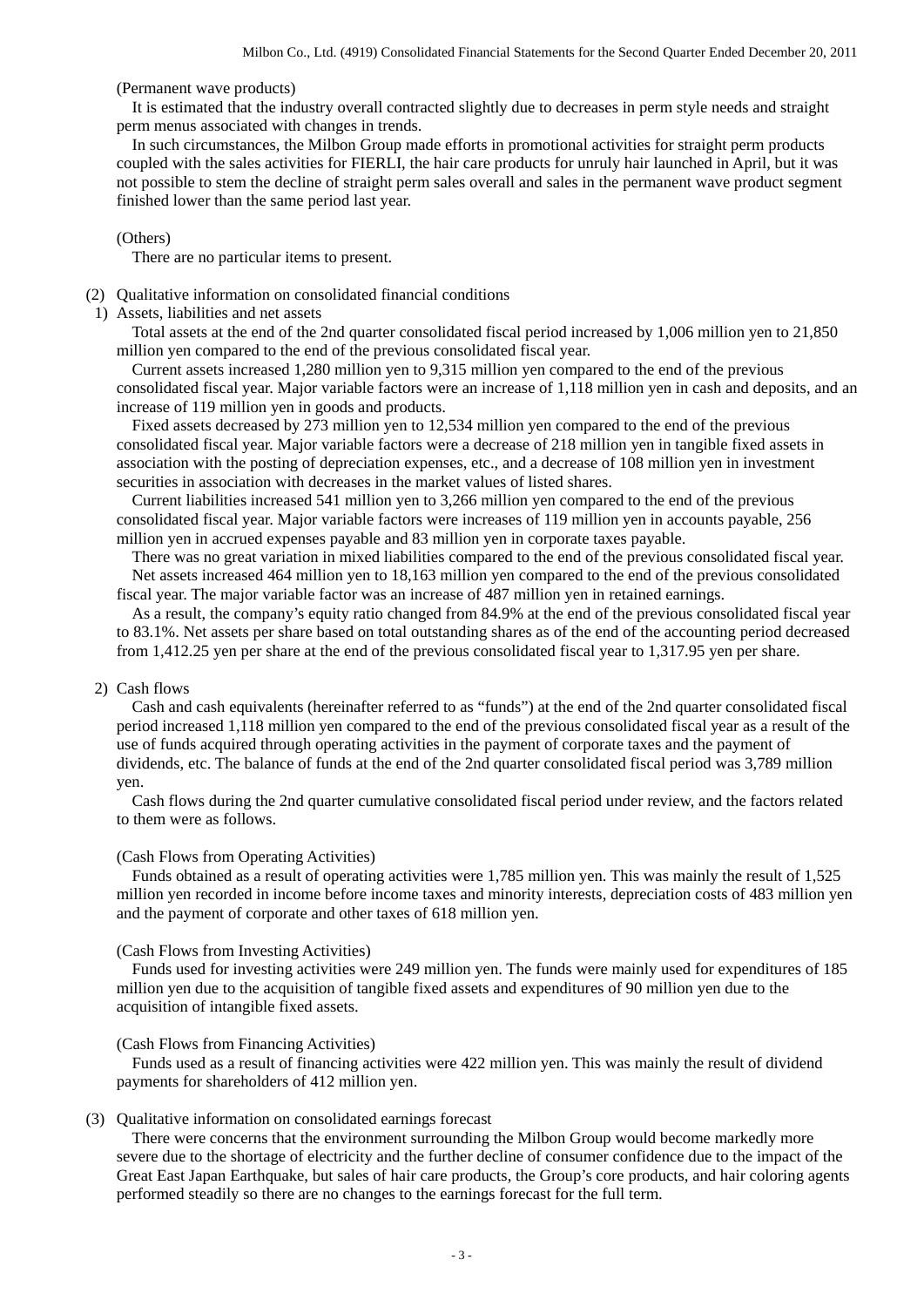### 2. Other information

- (1) Overview of transfers of significant subsidiaries None
- (2) Overview of simplified accounting methods and specific accounting methods
	- 1) Simplified accounting methods

(Valuation methods for inventories)

The calculation of inventories at the end of the 2nd quarter consolidated fiscal period is based on the method of omitting a physical inspection and using a rational method of calculation based upon the physically inspected amounts for the end of the previous consolidated fiscal year.

(Calculation methods for depreciation expenses for fixed assets)

Fixed assets using a fixed percentage depreciation method are calculated by dividing the amount of depreciation expenses for the consolidated fiscal year proportionally between the respective accounting periods.

- 2) Accounting methods specific to the preparation of quarterly financial statements None
- (3) Overview of changes in accounting policies, procedures and methods, etc.

Application of the "Accounting Standard for Asset Retirement Obligations"

The company is applying the "Accounting Standard for Asset Retirement Obligations" (ASBJ Statement No.18; March 31, 2008) and the "Guidance on Accounting Standard for Asset Retirement Obligations" (ASBJ Guidance No.21; March 31, 2008) from the 1st quarter consolidated fiscal period under review.

By doing so, income before income taxes and minority interests has decreased by 30 million yen.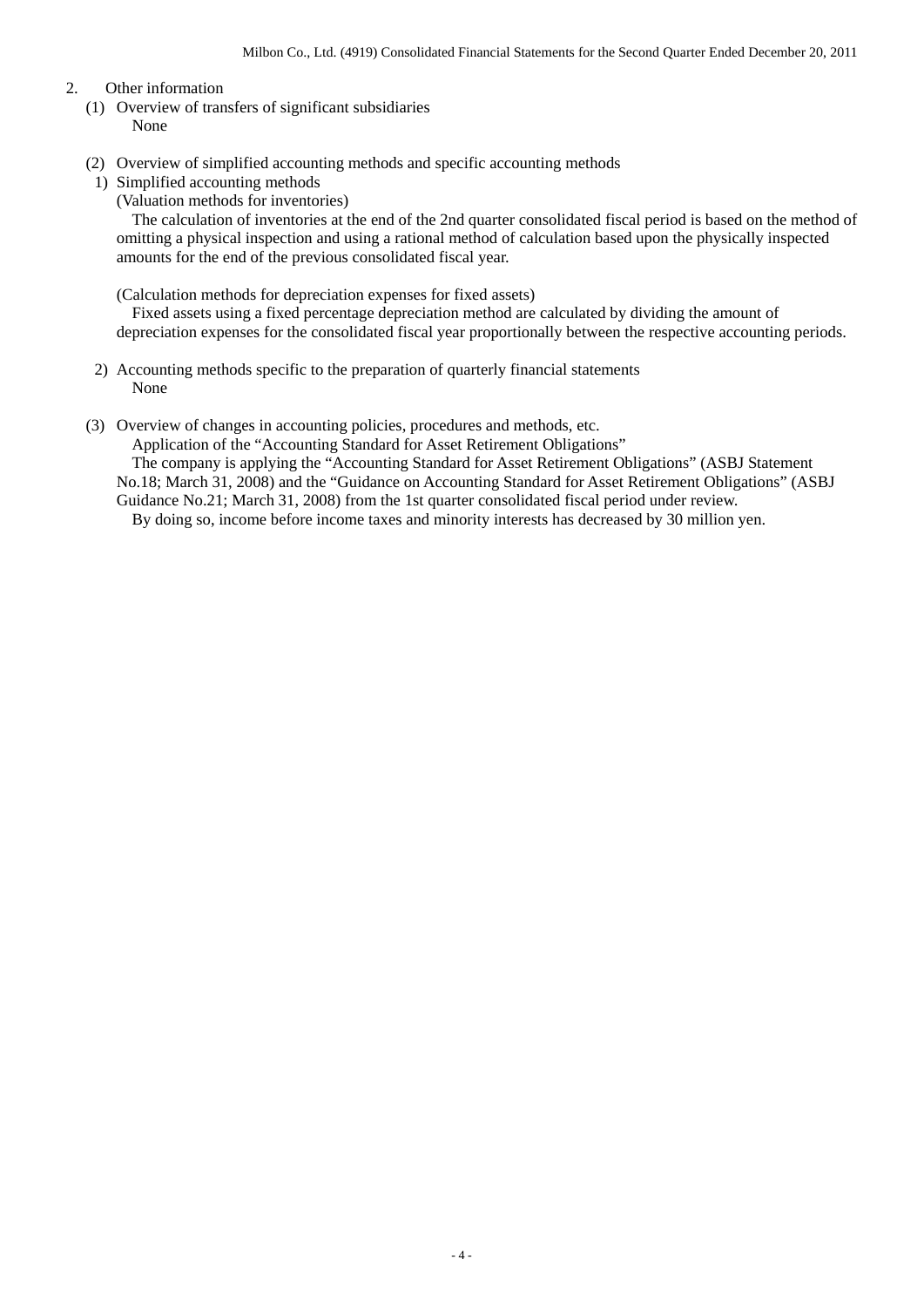### 3. Quarterly Financial Statements

(1) First Quarter Balance Sheet

|                                                                      |                                                                                               | (Unit: thousand yen)                                                                                          |
|----------------------------------------------------------------------|-----------------------------------------------------------------------------------------------|---------------------------------------------------------------------------------------------------------------|
|                                                                      | End of the 2nd quarter<br>consolidated fiscal period<br>under review<br>(as of June 20, 2011) | Condensed consolidated<br>balance sheet for previous<br>consolidated fiscal year<br>(as of December 20, 2010) |
| Assets                                                               |                                                                                               |                                                                                                               |
| Current assets                                                       |                                                                                               |                                                                                                               |
| Cash and bank deposits                                               | 3,791,641                                                                                     | 2,673,044                                                                                                     |
| Trade notes and accounts receivable                                  | 2,817,741                                                                                     | 2,857,374                                                                                                     |
| Goods and products                                                   | 1,758,090                                                                                     | 1,638,450                                                                                                     |
| Work in progress                                                     | 16,115                                                                                        | 20,370                                                                                                        |
| Raw materials and inventory goods                                    | 607,386                                                                                       | 563,184                                                                                                       |
| Others                                                               | 334,655                                                                                       | 293,220                                                                                                       |
| Allowance for doubtful accounts                                      | $-9,783$                                                                                      | $-9,963$                                                                                                      |
| Total current assets                                                 | 9,315,847                                                                                     | 8,035,681                                                                                                     |
| <b>Fixed assets</b>                                                  |                                                                                               |                                                                                                               |
| Property and equipment                                               |                                                                                               |                                                                                                               |
| Buildings and other structures (net amount)                          | 4,034,225                                                                                     | 4,210,785                                                                                                     |
| Machinery, equipment and vehicles for<br>transportation (net amount) | 1,027,396                                                                                     | 1,074,533                                                                                                     |
| Land                                                                 | 4,763,766                                                                                     | 4,763,766                                                                                                     |
| Construction in progress                                             | 9,619                                                                                         | 3,634                                                                                                         |
| Others (net amount)                                                  | 248,270                                                                                       | 248,769                                                                                                       |
| Total tangible fixed assets                                          | 10,083,278                                                                                    | 10,301,488                                                                                                    |
| Intangible fixed assets                                              | 472,565                                                                                       | 451,968                                                                                                       |
| Investments and other assets                                         |                                                                                               |                                                                                                               |
| Investment in securities                                             | 1,072,341                                                                                     | 1,180,555                                                                                                     |
| Others                                                               | 943,713                                                                                       | 911,578                                                                                                       |
| Allowance for doubtful accounts                                      | $-37,529$                                                                                     | $-37,730$                                                                                                     |
| Total investments and other assets                                   | 1,978,524                                                                                     | 2,054,403                                                                                                     |
| Total fixed assets                                                   | 12,534,368                                                                                    | 12,807,860                                                                                                    |
| Total assets                                                         | 21,850,216                                                                                    | 20,843,541                                                                                                    |
| Liabilities                                                          |                                                                                               |                                                                                                               |
| <b>Current Liabilities</b>                                           |                                                                                               |                                                                                                               |
| Accounts payable                                                     | 586,752                                                                                       | 467,309                                                                                                       |
| Accrued expenses payable                                             | 1,540,811                                                                                     | 1,284,549                                                                                                     |
| Corporate taxes payable                                              | 718,540                                                                                       | 635,475                                                                                                       |
| Reserve for returned goods                                           | 47,791                                                                                        | 19,075                                                                                                        |
| Reserve for bonuses                                                  | 65,385                                                                                        | 65,453                                                                                                        |
| Others                                                               | 307,588                                                                                       | 253,509                                                                                                       |
| Total current liabilities                                            | 3,266,869                                                                                     | 2,725,372                                                                                                     |
| <b>Fixed Liabilities</b>                                             |                                                                                               |                                                                                                               |
| Allowance for retirement benefits for employees                      | 5,380                                                                                         | 1,138                                                                                                         |
| Reserve for loss on guarantees                                       | 37,200                                                                                        | 38,400                                                                                                        |
| Others                                                               | 377,259                                                                                       | 379,135                                                                                                       |
| Total fixed liabilities                                              | 419,839                                                                                       | 418,673                                                                                                       |
| <b>Total liabilities</b>                                             | 3,686,709                                                                                     | 3,144,046                                                                                                     |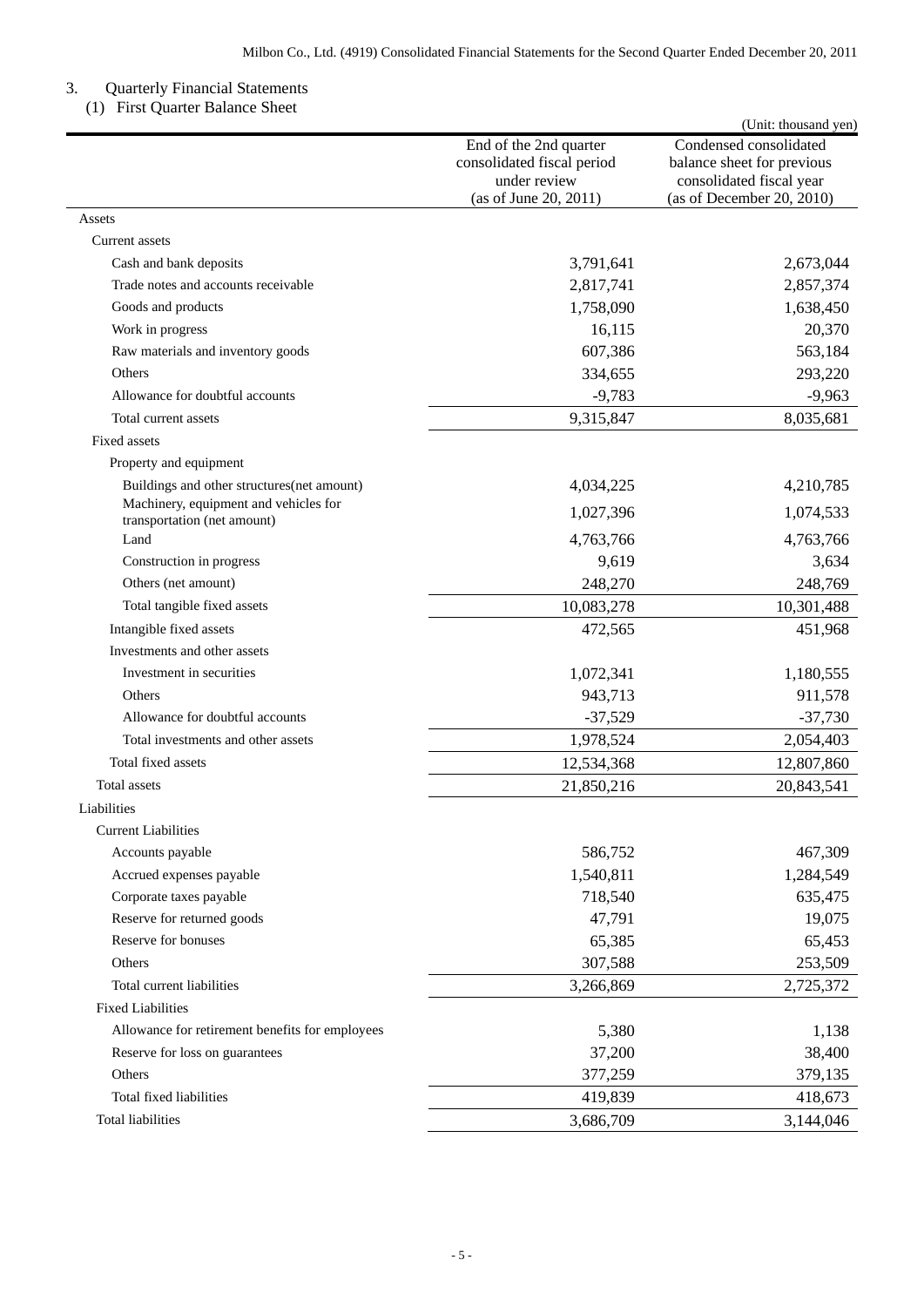|                                             |                                                                                               | (Unit: thousand yen)                                                                                          |
|---------------------------------------------|-----------------------------------------------------------------------------------------------|---------------------------------------------------------------------------------------------------------------|
|                                             | End of the 2nd quarter<br>consolidated fiscal period<br>under review<br>(as of June 20, 2011) | Condensed consolidated<br>balance sheet for previous<br>consolidated fiscal year<br>(as of December 20, 2010) |
| <b>Net Assets</b>                           |                                                                                               |                                                                                                               |
| Shareholders' equity                        |                                                                                               |                                                                                                               |
| Capital stock                               | 2,000,000                                                                                     | 2,000,000                                                                                                     |
| Capital surplus                             | 199,120                                                                                       | 199,120                                                                                                       |
| Retained earnings                           | 16,267,707                                                                                    | 15,779,971                                                                                                    |
| Treasury stock                              | - 47,476                                                                                      | $-38,254$                                                                                                     |
| Total shareholders' equity                  | 18,419,350                                                                                    | 17,940,836                                                                                                    |
| Valuation and translation adjustments       |                                                                                               |                                                                                                               |
| Net unrealized gains on other securities    | $-161,559$                                                                                    | $-141,280$                                                                                                    |
| Foreign currency translation adjustments    | $-94,283$                                                                                     | $-100,061$                                                                                                    |
| Total valuation and translation adjustments | $-255,843$                                                                                    | $-241,341$                                                                                                    |
| Total net assets                            | 18,163,507                                                                                    | 17,699,495                                                                                                    |
| Total liabilities and net assets            | 21,850,216                                                                                    | 20,843,541                                                                                                    |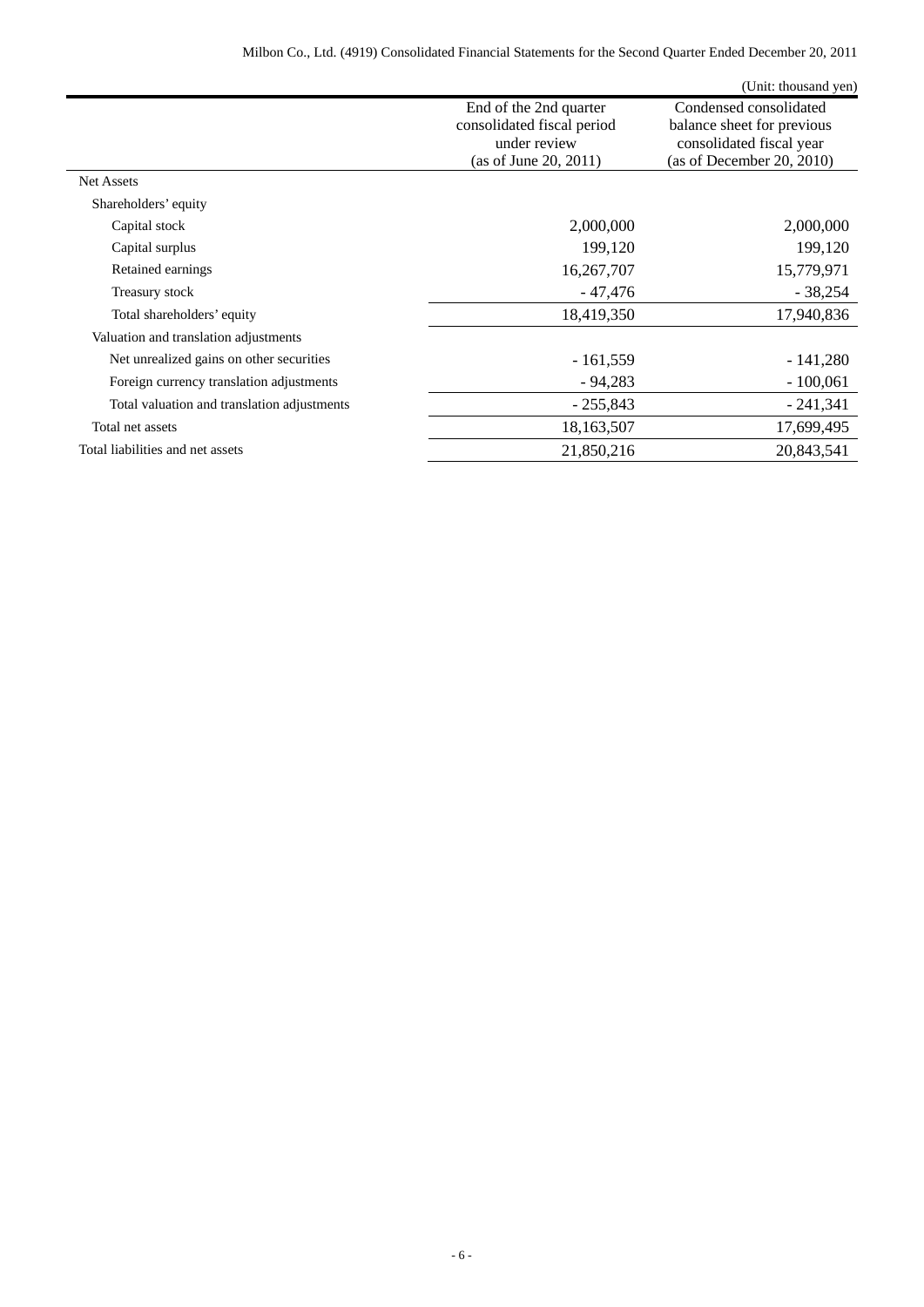## (2) Second Quarter Consolidated Statement of Earnings [2nd quarter consolidated fiscal period]

|                                                                                                                  |                            | (Unit: thousand yen)            |
|------------------------------------------------------------------------------------------------------------------|----------------------------|---------------------------------|
|                                                                                                                  | Previous 2nd quarter       | 2nd quarter consolidated fiscal |
|                                                                                                                  | consolidated fiscal period | period under review             |
|                                                                                                                  | (December 21, 2009 – June  | (December 21, 2010 – June       |
| Sales                                                                                                            | 20, 2010)<br>9,430,892     | 20, 2011)<br>9,786,678          |
| Cost of sales                                                                                                    | 3,189,703                  | 3,228,589                       |
| Total sales revenues                                                                                             | 6,241,189                  | 6,558,088                       |
| Marketing and Administrative Expenses                                                                            | 4,515,305                  | 4,810,254                       |
| Operating income                                                                                                 | 1,725,883                  | 1,747,834                       |
| Non-operating Income                                                                                             |                            |                                 |
| Interest income                                                                                                  | 672                        | 519                             |
| Dividends income                                                                                                 | 4,979                      | 4,629                           |
| Gain on sale of investment securities                                                                            | 1,287                      |                                 |
| Rent from company housing                                                                                        | 20,149                     | 25,286                          |
| Gain on surrender of insurance                                                                                   | 26,579                     | 7,813                           |
| Others                                                                                                           | 14,194                     | 5,593                           |
| Total non-operating income                                                                                       | 67,862                     | 43,842                          |
| Non-operating Expenses                                                                                           |                            |                                 |
| Sales discount                                                                                                   | 160,488                    | 165,795                         |
| Others                                                                                                           | 13,267                     | 3,088                           |
| Total non-operating expenses                                                                                     | 173,756                    | 168,883                         |
| Ordinary income                                                                                                  | 1,619,990                  | 1,622,793                       |
| <b>Extraordinary Profit</b>                                                                                      |                            |                                 |
| Gain on disposal of fixed assets                                                                                 | 87                         |                                 |
| Gain on sale of investment securities                                                                            |                            | 1,555                           |
| Release of allowance for doubtful accounts                                                                       | 3,409                      | 179                             |
| Reversal of reserve for loss on guarantees                                                                       |                            | 1,200                           |
| Total extraordinary profits                                                                                      | 3,497                      | 2,935                           |
| <b>Extraordinary Loss</b>                                                                                        |                            |                                 |
| Loss on disposal of fixed assets                                                                                 | 79                         |                                 |
| Loss on retirement of fixed assets                                                                               | 13,489                     | 4,972                           |
| Loss on revaluation of investments in securities                                                                 |                            | 67,090                          |
| Value of impact associated with the application of the<br>"Accounting Standard for Asset Retirement Obligations" |                            | 28,320                          |
| Total extraordinary losses                                                                                       | 13,568                     | 100,383                         |
| Quarterly net income before income taxes and minority<br>interests                                               | 1,609,918                  | 1,525,345                       |
| Income taxes-Current                                                                                             | 631,348                    | 698,332                         |
| Income taxes-Deferred                                                                                            | 40,549                     | $-74,836$                       |
| Total corporate and other taxes                                                                                  | 671,898                    | 623,496                         |
| Quarterly net income before minority interests                                                                   |                            | 901,849                         |
| Quarterly net income                                                                                             | 938,019                    | 901,849                         |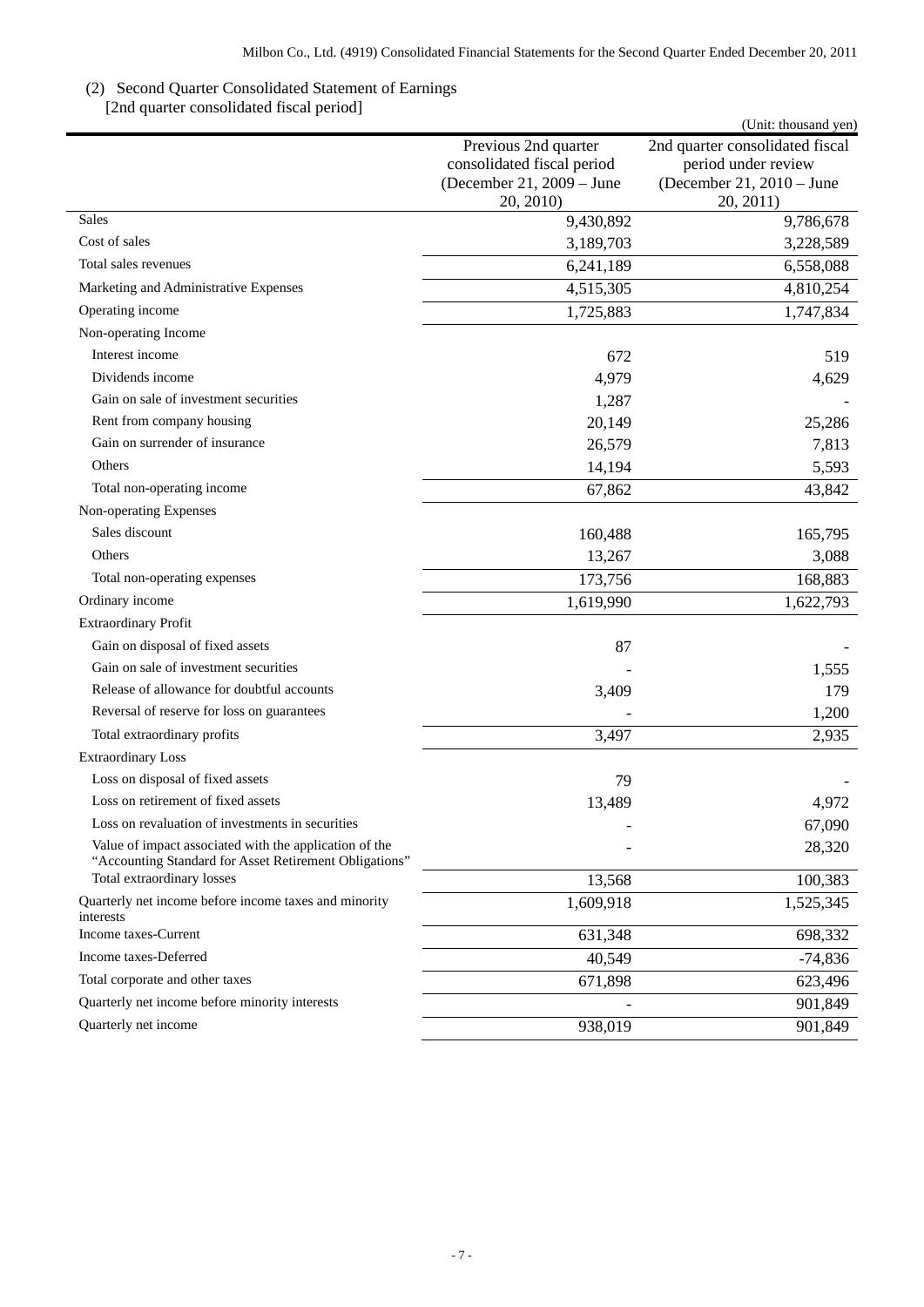# [2nd quarter consolidated fiscal period]

| $\mu$ 2110 quarter consolidated fiscal period                      |                                                                                           | (Unit: thousand yen)                                                                          |
|--------------------------------------------------------------------|-------------------------------------------------------------------------------------------|-----------------------------------------------------------------------------------------------|
|                                                                    | Previous 2nd quarter<br>consolidated fiscal period<br>(March 21, 2010 -<br>June 20, 2010) | 2nd quarter consolidated fiscal<br>period under review<br>(March 21, 2011 -<br>June 20, 2011) |
| Sales                                                              | 5,071,055                                                                                 | 5,154,007                                                                                     |
| Cost of sales                                                      | 1,739,362                                                                                 | 1,716,498                                                                                     |
| Total sales revenues                                               | 3,331,692                                                                                 | 3,437,508                                                                                     |
| Marketing and Administrative Expenses                              | 2,316,266                                                                                 | 2,468,442                                                                                     |
| Operating income                                                   | 1,015,425                                                                                 | 969,066                                                                                       |
| Non-operating Income                                               |                                                                                           |                                                                                               |
| Interest income                                                    | 313                                                                                       | 247                                                                                           |
| Dividends income                                                   | 4,787                                                                                     | 4,437                                                                                         |
| Gain on sale of investment securities                              | 1,287                                                                                     |                                                                                               |
| Rent from company housing                                          | 10,638                                                                                    | 12,856                                                                                        |
| Gain on surrender of insurance                                     | 26,579                                                                                    | 7,813                                                                                         |
| Others                                                             | 9,440                                                                                     | 2,729                                                                                         |
| Total non-operating income                                         | 53,047                                                                                    | 28,084                                                                                        |
| Non-operating Expenses                                             |                                                                                           |                                                                                               |
| Sales discount                                                     | 83,955                                                                                    | 82,912                                                                                        |
| Others                                                             | 13,266                                                                                    | 3,002                                                                                         |
| Total non-operating expenses                                       | 97,222                                                                                    | 85,914                                                                                        |
| Ordinary income                                                    | 971,251                                                                                   | 911,237                                                                                       |
| <b>Extraordinary Profit</b>                                        |                                                                                           |                                                                                               |
| Gain on disposal of fixed assets                                   | 87                                                                                        |                                                                                               |
| Gain on sale of investment securities                              |                                                                                           | 718                                                                                           |
| Release of allowance for doubtful accounts                         | $-614$                                                                                    | $-1,021$                                                                                      |
| Reversal of reserve for loss on guarantees                         |                                                                                           | 300                                                                                           |
| Total extraordinary profits                                        | $-526$                                                                                    | $-3$                                                                                          |
| <b>Extraordinary Loss</b>                                          |                                                                                           |                                                                                               |
| Loss on retirement of fixed assets                                 | 13,309                                                                                    | 1,597                                                                                         |
| Loss on revaluation of investments in securities                   |                                                                                           | 1,800                                                                                         |
| Total extraordinary losses                                         | 13,309                                                                                    | 3,397                                                                                         |
| Quarterly net income before income taxes and minority<br>interests | 957,414                                                                                   | 907,836                                                                                       |
| Income taxes-Current                                               | 371,259                                                                                   | 353,607                                                                                       |
| Income taxes-Deferred                                              | $-1,689$                                                                                  | 9,028                                                                                         |
| Total corporate and other taxes                                    | 369,570                                                                                   | 362,635                                                                                       |
| Quarterly net income before minority interests                     |                                                                                           | 545,201                                                                                       |
| Quarterly net income                                               | 587,844                                                                                   | 545,201                                                                                       |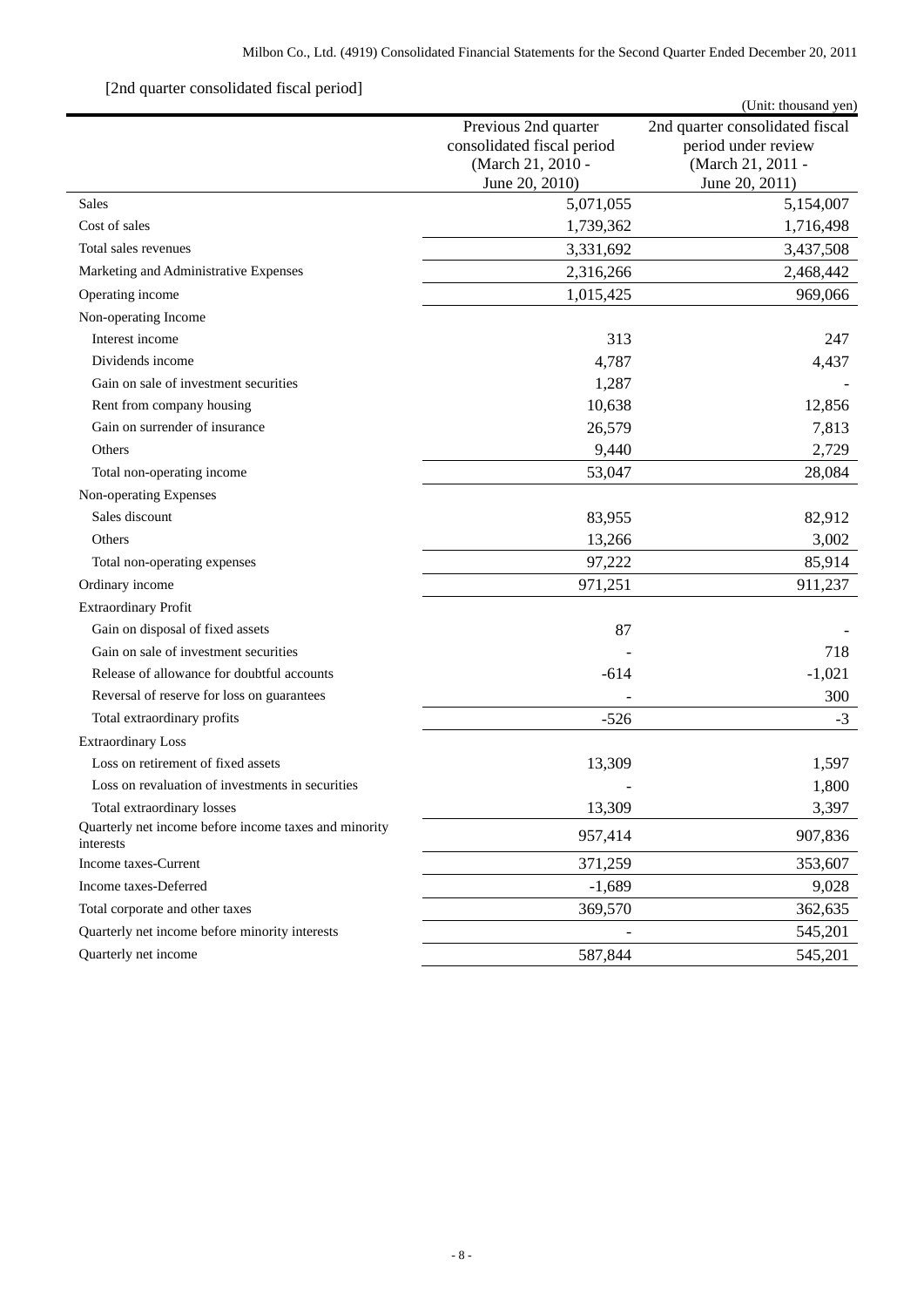# (3) Quarterly Consolidated Statement of Cash Flows

|                                                                     |                            | (Unit: thousand yen)           |
|---------------------------------------------------------------------|----------------------------|--------------------------------|
|                                                                     |                            | 2nd quarter consolidated       |
|                                                                     | Previous 2nd quarter       | cumulative fiscal period under |
|                                                                     | consolidated fiscal period | review                         |
|                                                                     | (December 21, 2009 -       | (December 21, 2010 -           |
|                                                                     | June 20, 2010)             | June 20, 2011)                 |
| Cash flows from operating activities                                |                            |                                |
| Quarterly net income before income taxes and minority               |                            |                                |
| interests                                                           | 1,609,918                  | 1,525,345                      |
| Depreciation and amortization expense                               | 457,712                    | 483,740                        |
| Increase (decrease) in allowance for doubtful accounts              | $-28,238$                  | $-179$                         |
| Increase (decrease) in the provision for bonuses                    | $-542$                     | -42                            |
| Increase (decrease) in provision for returned product               | $-16,536$                  | 28,716                         |
| adjustment                                                          |                            |                                |
| Change (decrease) in value of the reserve for loss on<br>guarantees |                            | $-1,200$                       |
| Change in allowance for retirement benefits for                     |                            |                                |
| employees                                                           | 614                        | 4,180                          |
| Decrease (increase) in the prepaid pension cost                     | 22,322                     | 10,461                         |
| Interest and dividends received                                     | $-5,651$                   | $-5,149$                       |
| Foreign exchange loss (gain)                                        | 1,572                      | $-1,937$                       |
| Loss (gain) on sale of investment securities                        | $-1,287$                   | $-1,555$                       |
| Loss (gain) on valuation of investment securities                   |                            | 67,090                         |
| Profit or loss on disposal of fixed assets                          | $-7$                       |                                |
| Loss from the sale/disposition of fixed assets                      | 13,489                     | 4,972                          |
| Value of impact associated with the application of the              |                            |                                |
| "Accounting Standard for Asset Retirement Obligations"              |                            | 28,320                         |
| Decrease (increase) in accounts receivable – trade                  | 63,373                     | 39,902                         |
| Decrease (increase) in inventories                                  | $-102,049$                 | $-158,109$                     |
| Increase (decrease) in accounts payable related to                  | 525,856                    | 118,793                        |
| procurement transactions                                            |                            |                                |
| Others                                                              | 238,372                    | 284,851                        |
| Subtotal                                                            | 2,778,918                  | 2,428,202                      |
| Interest and dividends received                                     | 5,828                      | 5,288                          |
| Payment of retirement benefits for directors                        | $-194,441$                 | $-29,596$                      |
| Payment of corporate and other taxes                                | $-544,511$                 | $-618,497$                     |
| Cash flows from operating activities                                | 2,045,794                  | 1,785,397                      |
| Cash flows from investing activities                                |                            |                                |
| Sale of investment securities                                       | 2,400                      | 9,208                          |
| Purchase of property and equipment                                  | $-145,843$                 | $-185,532$                     |
| Proceeds from sales of property, plant and equipment                | 3,811                      |                                |
| Payment due to the acquisition of intangible fixed assets           | $-105,575$                 | $-90,427$                      |
| Payment due to loans                                                | $-1,990$                   | $-3,650$                       |
| Collection of the loan payment                                      | 10,037                     | 9,378                          |
| Expenditure due to deposit of fixed term deposits                   | $-1,074$                   |                                |
| Payment due to the placement of guarantee money                     | $-24,639$                  | $-14,479$                      |
| Collection of guarantee money                                       | 23,272                     | 18,469                         |
| Payment into insurance reserve fund                                 | $-3,278$                   | $-1,319$                       |
| Income due to cancellation of insurance reserve fund                | 116,422                    | 12,081                         |
| Others                                                              | $-1,833$                   | $-3,501$                       |
| Cash flows from investing activities                                | $-128,288$                 | $-249,773$                     |
| Cash flows from financing activities                                |                            |                                |
| Net decrease (increase) in treasury stocks                          | 186                        | $-9,752$                       |
| Payment of dividends                                                | $-350,509$                 | $-412,488$                     |
| Cash flows from financing activities                                | $-350,323$                 | $-422,240$                     |
| Effect of exchange rate fluctuations on cash and cash               |                            |                                |
| equivalents                                                         | 12,477                     | 5,154                          |
| Increase (decrease) in cash and cash equivalents                    | 1,579,659                  | 1,118,538                      |
| Cash and cash equivalents at beginning of period                    | 1,666,170                  | 2,670,550                      |
| Cash and cash equivalents at end of current quarter                 | 3,245,830                  | 3,789,089                      |